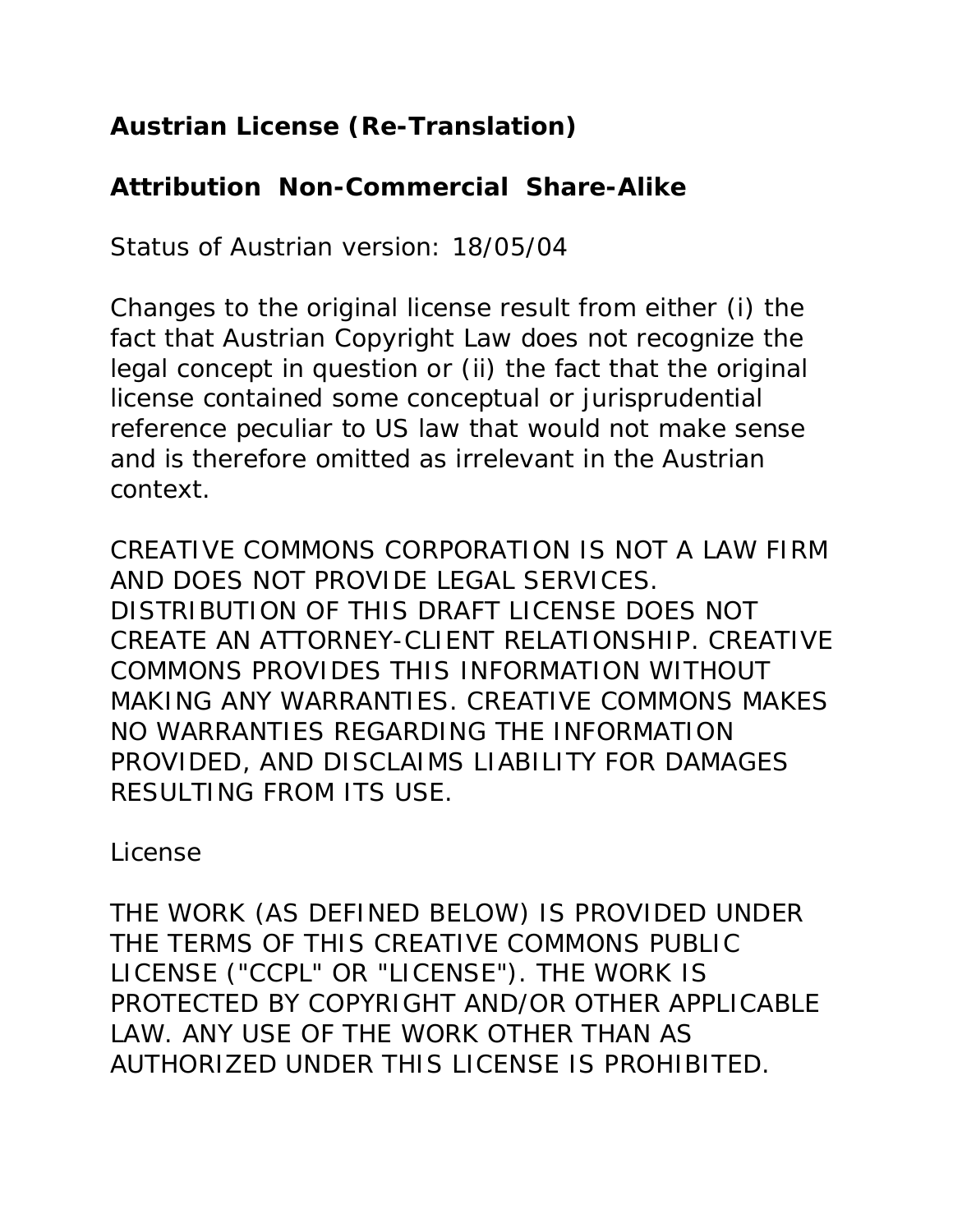BY EXERCISING ANY RIGHTS TO THE WORK PROVIDED HERE, YOU ACCEPT AND AGREE TO BE BOUND BY THE TERMS OF THIS LICENSE. THE LICENSOR GRANTS YOU THE RIGHTS CONTAINED HERE IN CONSIDERATION OF YOUR ACCEPTANCE OF SUCH TERMS AND CONDITIONS.

*Ad Definitions: These are taken literally from Austrian legal texts in order to avoid problems of legal interpretation (Auslegung).*

#### 1. **Definitions**

a. **"Modification"** means a translation or some other modification of the Work which constitutes a recognizable *(eigentuemlich)* intellectual creation by another author. Free and simple use of the work is not a Modification in this sense.

b. **"License Elements"** are the following terms of the license chosen by the Licensor and listed as part of the license title: "Attribution", "Non-Commercial", "Share-Alike".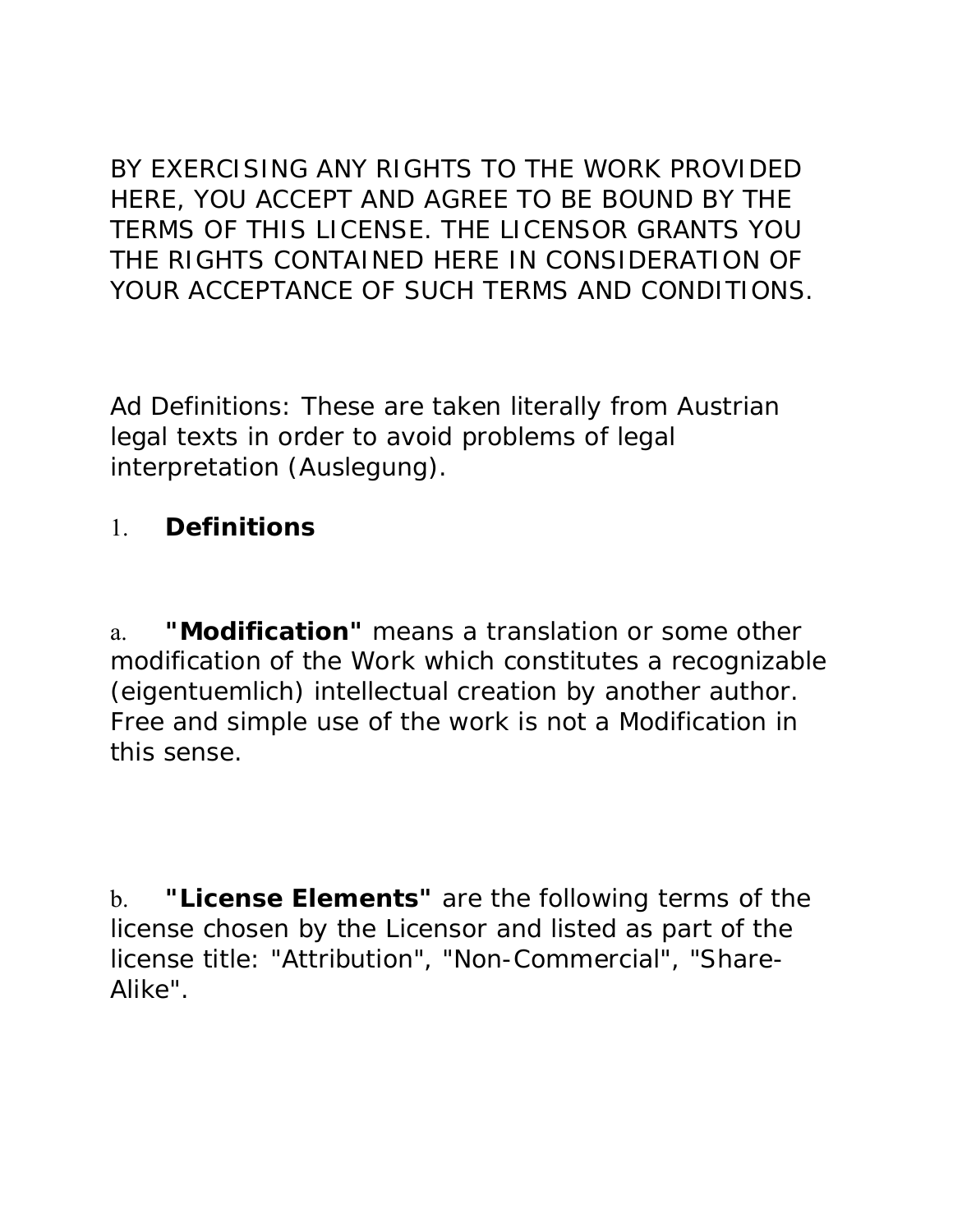c. **"Licensor"** means the individual or entity that offers the Work under the terms of this License.

d. **"Collective Work"** means a collection of Works, data or other independent elements constituting by virtue of their selection or mode of assembly a recognizable intellectual creation. This includes those Collective Works the elements of which are systematically or methodologically ordered and accessible by electronic means (database works). A Collective Work for the purposes of this License is not identical with Use (under a).

e. **"You"** means an individual or entity exercising rights *(Werknutzungsbewilligung)* under this License who has not previously violated the terms of this License with respect to the Work, or who has received express permission from the Licensor to exercise rights under this License despite a previous violation.

f. **"Author"** means the individual who created the Work. *Under Austrian law an Original Author can only be a natural person, not a legal entity such as a corporation.*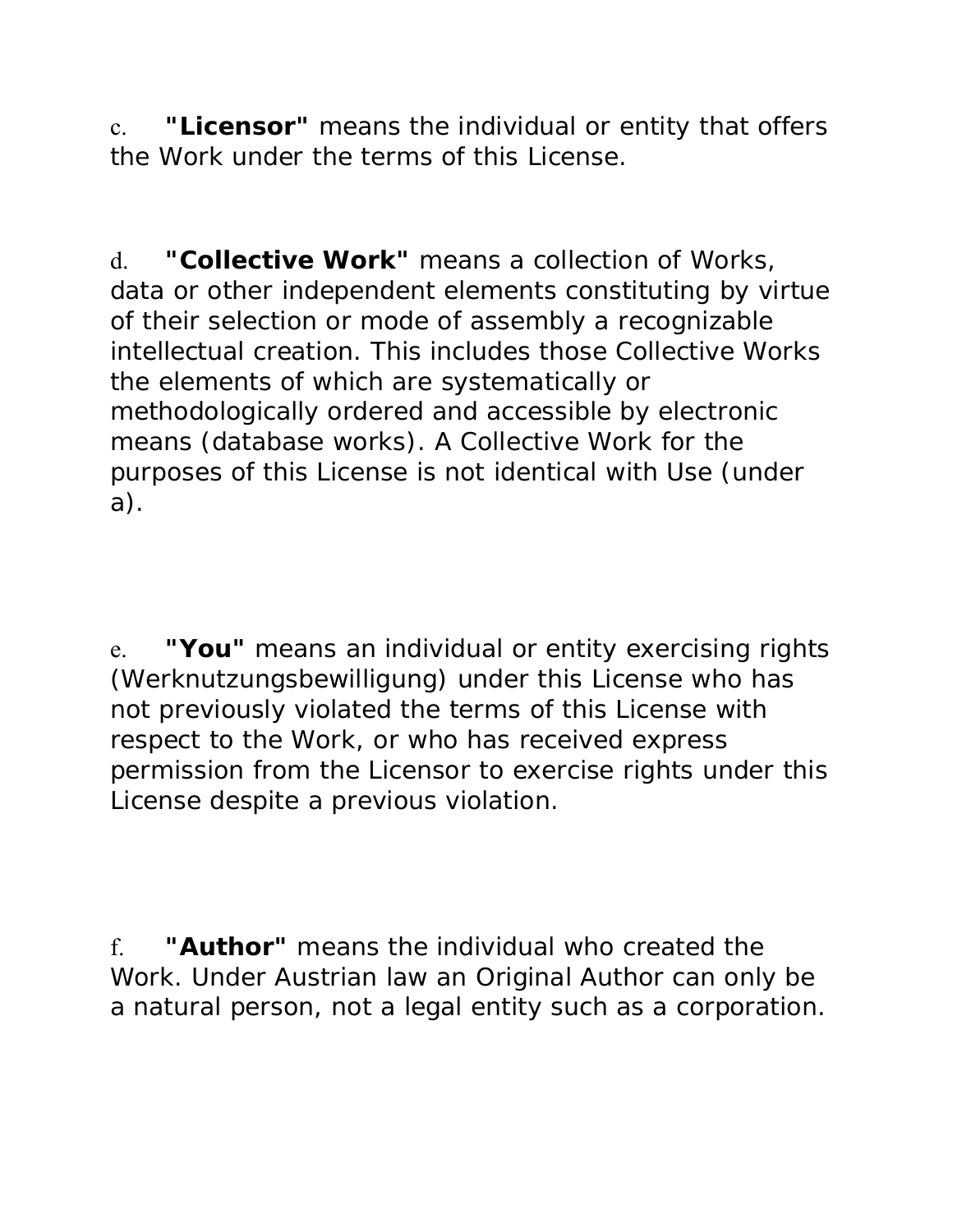g. **"Work"** is a recognizable intellectual creation offered under the terms of this License.

2. **Limitations on copyright law.** Nothing in this License shall be seen to restrict any rights based on the limitations on copyright law, on the principle of exploitation or on other restrictions of the exclusive rights of the copyright owner under copyright law.

*Limitations on copyright law in Austria are called 'Beschraenkungen der Verwertungsrechte'.*

3. **License Grant.** Subject to the terms and conditions of this License, Licensor hereby grants You a royalty-free and non-exclusive right, unlimited in space and time (for the duration of copyright law), to use the Work in a manner as follows (*Werknutzungsbewilligung*):

a. to use the Work physically, in particular to reproduce, distribute or exhibit the Work;

b. to reproduce the Work publicly, in particular to publicly recite, perform or display the Work, to make it accessible to the public, to reproduce the Work by means of video or audio recordings or transmissions;

c. to modify the Work or transform it in some other way, to publish these modifications and to use them in the ways granted by this License;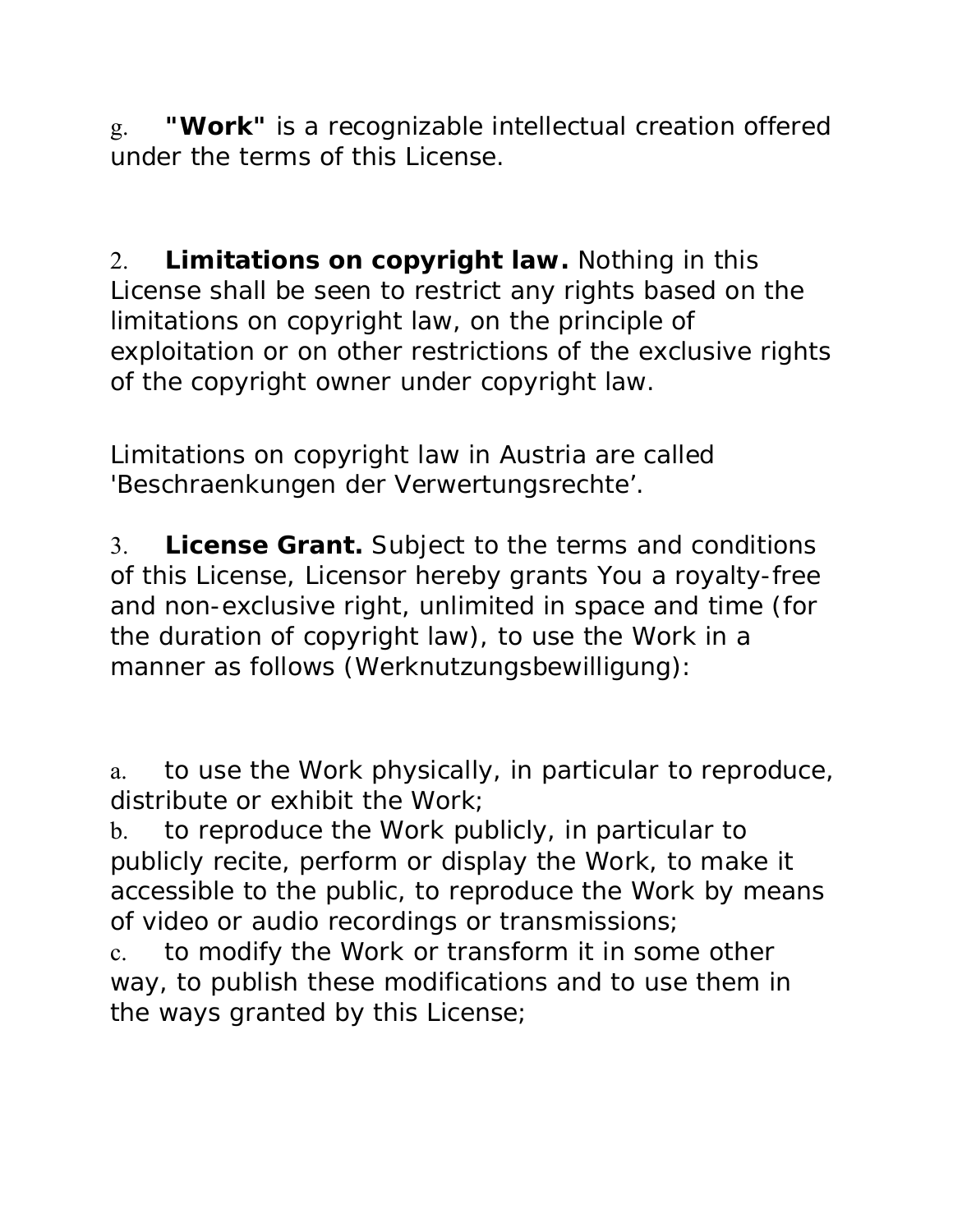*This (verbatim) enumeration of possible ways of using the Work is taken from Austrian law in order to avoid problems of legal interpretation. Austrian law excludes consideration of those formats which are currently unknown; the concluding sentence of section 3 was thus intentionally left out.*

The above rights may be exercised in all currently known formats. The above rights include the right to make such modifications as are technically necessary to exercise the rights in all formats, in particular in other media or data formats.

4. **Restrictions.** The license granted in Section 3 above is expressly made subject to and limited by the following restrictions:

a. You may reproduce, distribute or publicly perform the Work only under terms of this License, and You always must include a copy of the License or the internet address of the License when You reproduce, distribute or publicly perform the Work. You may not offer or impose any terms on the Work that alter or restrict the terms of this License or the rights granted hereunder. You may not sublicense the Work. You must keep intact all notices that refer to this License and to the disclaimer of warranties. You may not use the Work with any technological measures that control access or use of the Work in a manner inconsistent with the terms of this License. The above applies to the Work incorporated in a Collective Work, but this does not require the Collective Work apart from the Work itself to be made subject to the terms of this License. If You create a Collective Work, upon notice from any Licensor You must, to the extent practicable,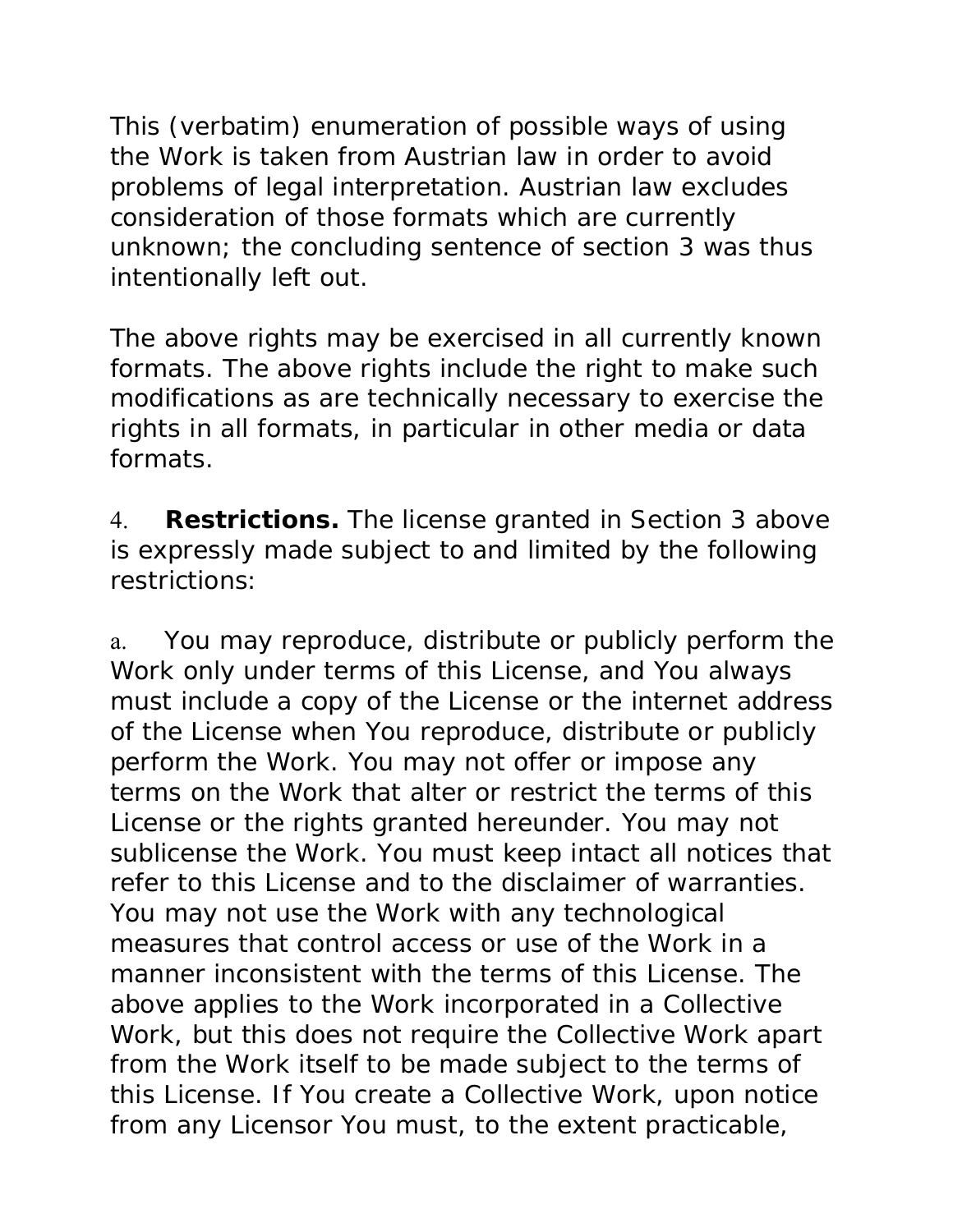remove from the Collective Work any reference to such Licensor or the Author. If You create a Modification, upon notice from any Licensor You must, to the extent practicable, remove from the Modification any reference to such Licensor or the Author.

b. You may reproduce, distribute or publicly perform a Modification only under the terms of this License or any other Creative Commons license that contains the same License Elements (e.g. a later version of this Creative Commons license, or a suitably transposed Creative Commons License that contains the same License Elements as this License). You must include a copy or the corresponding internet address of this License or other Creative Commons license containing the same License Elements as this License whenever you reproduce, distribute or publicly perform a Modification. In the event that your Modification is based upon the Work and one or more other works licensed under Creative Commons licenses different from this one, you must include a copy or the corresponding internet address of any Creative Commons license that contains all License Elements contained in this License, plus those License Elements contained in the license(s) governing the other work(s). You may not offer or impose any terms on the Modifications that alter or restrict the terms of this License or the recipients' exercise of the rights granted hereunder, and You must keep intact all notices that refer to this License and to the disclaimer of warranties. You may not use a Modification with any technological protection measures that control access or use of the Work in a manner inconsistent with the terms of this License Agreement. The above applies to the Modification as incorporated in a Collective Work, but this does not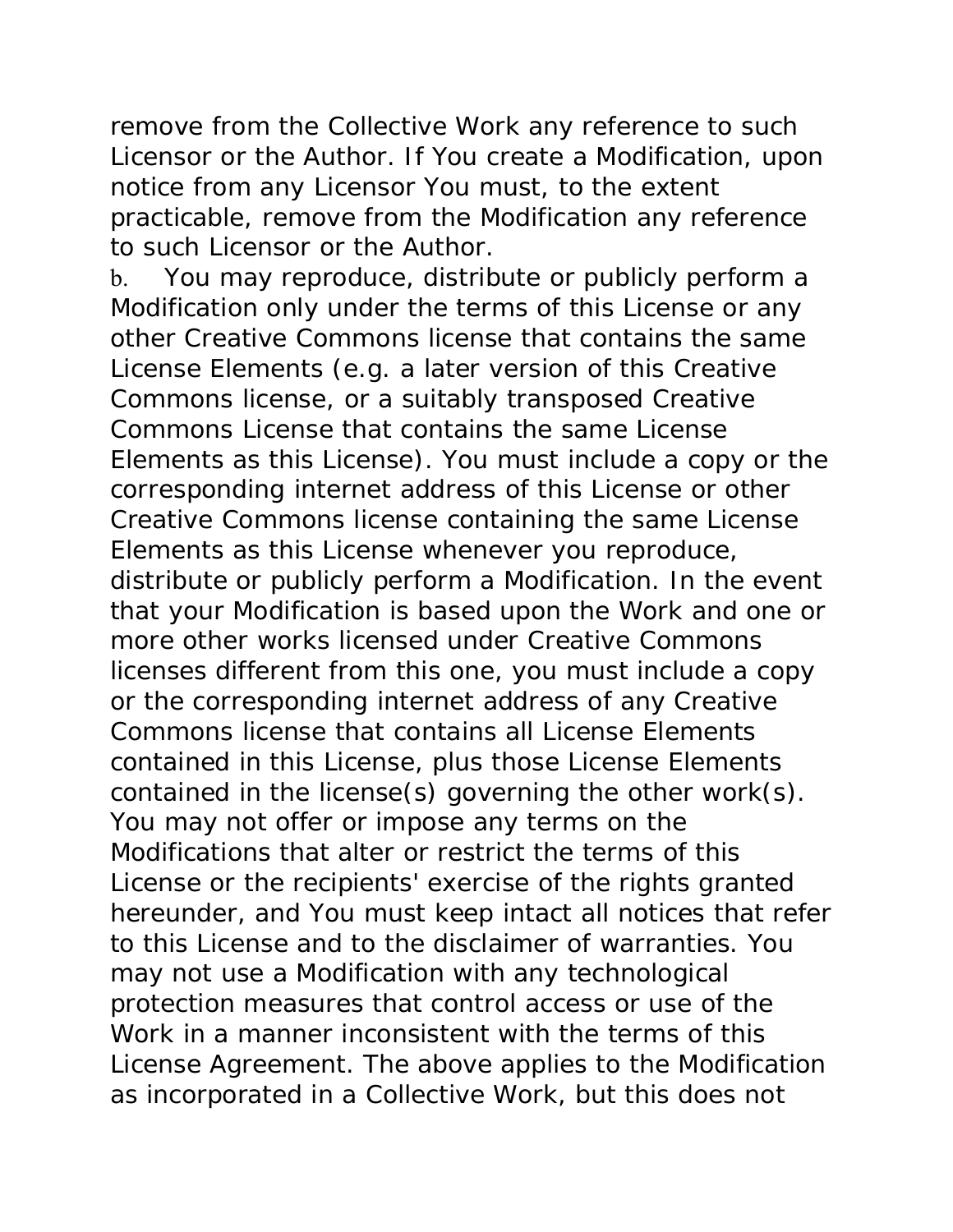require the Collective Work apart from the Modification itself to be made subject to the terms of this License. c. You may not exercise any of the rights granted to You in Section 3 above in any manner that is primarily intended for or directed toward commercial advantage or private monetary compensation. The exchange of the Work for other copyrighted works by means of digital filesharing or otherwise shall not be considered to be intended for or directed toward commercial advantage or private monetary compensation, provided there is no payment of any monetary compensation in connection with the exchange of copyrighted works.

d. If you reproduce, distribute or publicly perform the Work or any Modifications or Collective Works, You must keep intact all copyright notices for the Work and give the Author credit reasonable to the medium or means You are utilizing by conveying the name (or pseudonym if applicable) of the Author if supplied; the title of the Work if supplied; to the extent reasonably practicable, the internet address, if any, that Licensor specifies to be associated with the Work, unless such internet address does not refer to the copyright notice or licensing information for the Work; and in the case of a Modification, a credit identifying the use of the Work in the Modification (e.g., "French translation of the Work by Author," or "Screenplay based on original Work by Author"). Such credit may be implemented in any reasonable manner; provided, however, that in the case of a Modification or Collective Work, at a minimum such credit will appear where any other comparable authorship credit appears and in a manner at least as prominent as such other comparable authorship credit.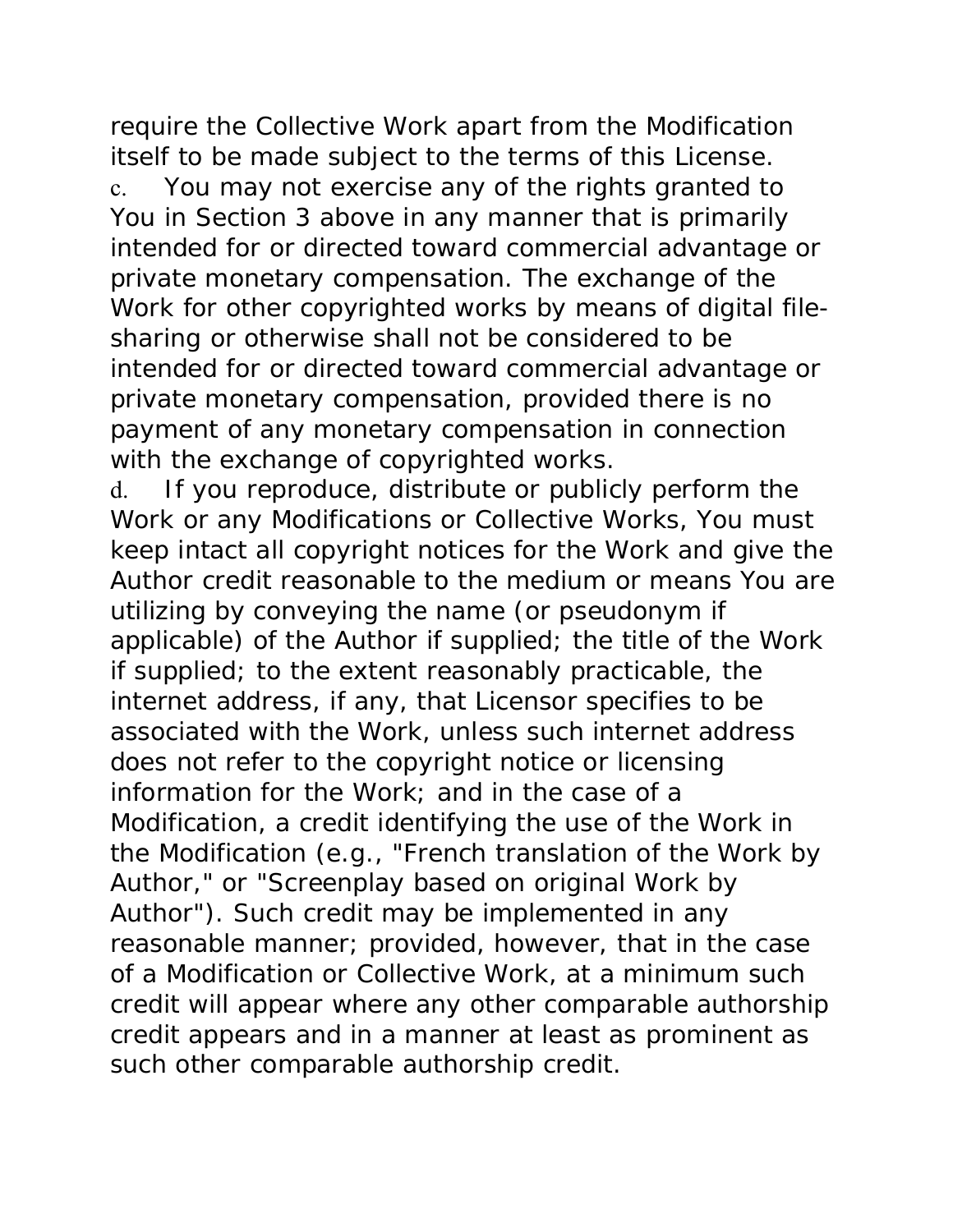5. **Representations.** Except as otherwise agreed in writing Licensor does not make warranties of any kind with regard to the rights granted under this license.

6. **Liability.** Beyond the representations and warranties contained in Section 5 Licensor is liable for damages only in cases of intentional damage and damages arising from grave negligence.

## 7. **Termination**

a. This License and the rights granted hereunder will terminate automatically upon any breach by You of the terms of this License. Individuals or entities who have received Modifications or Collective Works from You under this License, however, will not have their licenses terminated provided such individuals or entities remain in full compliance with those licenses. Sections 1, 2, 5, 6, 7, and 8 will survive any termination of this License. b. Subject to the above terms and conditions, the license granted here is perpetual (for the duration of the copyright in the Work). Notwithstanding the above, Licensor reserves the right to release the Work under different license terms or to stop distributing the Work at any time; provided, however that any such election will not serve to withdraw this License (or any other license that has been, or is required to be, granted under the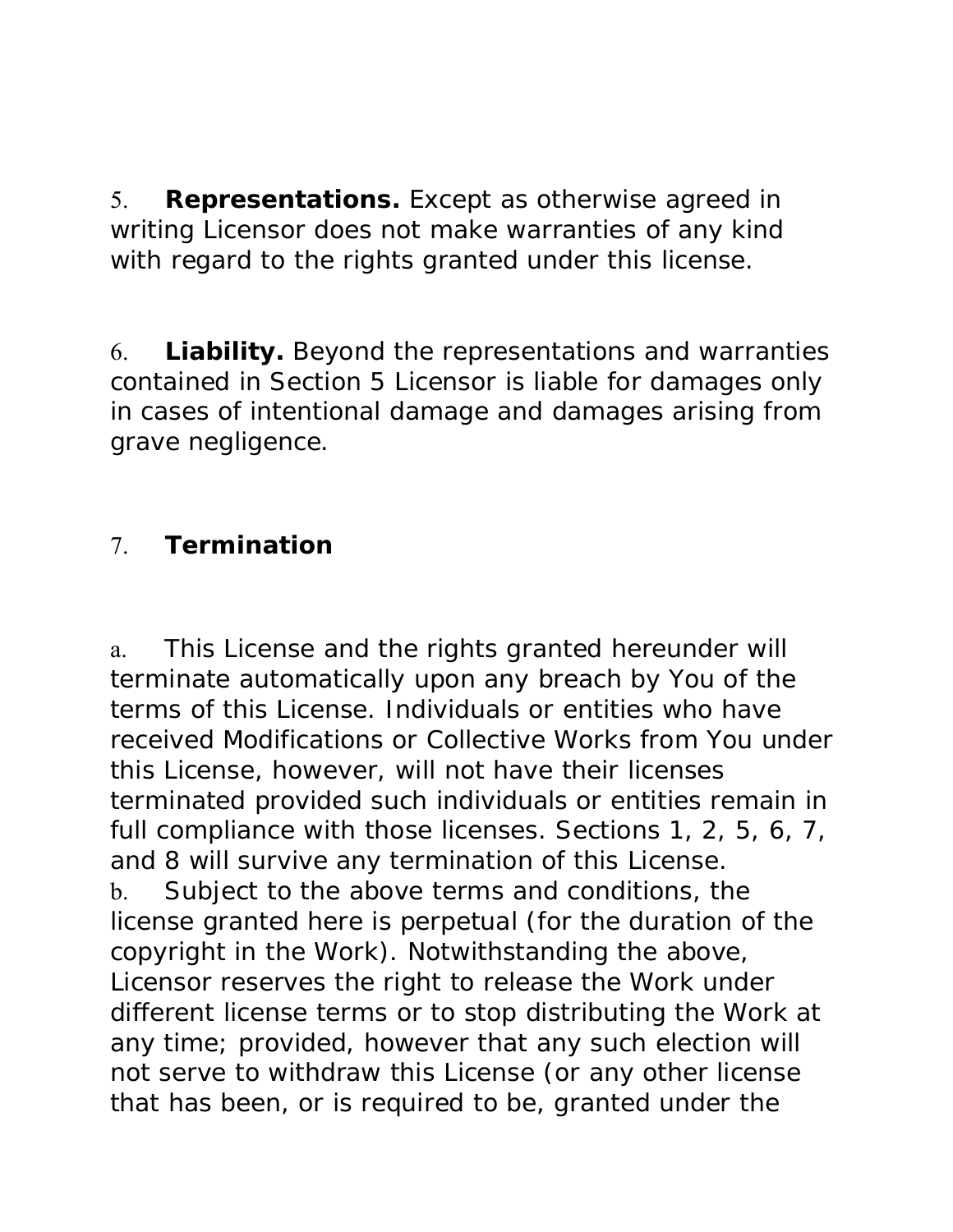terms of this License), and this License will continue in full force and effect unless terminated as stated above.

# 8. **Final Provisions**

a. Each time You reproduce, distribute or publicly perform the Work or a Collective Work, the Licensor offers to the recipient a license to the Work on the same terms and conditions as the license granted to You under this License.

b. Each time You reproduce, distribute or publicly perform a Modification, Licensor offers to the recipient a license to the original Work on the same terms and conditions as the license granted to You under this License.

c. If any provision of this License is invalid under applicable law, it shall not affect the validity of the remainder of the terms of this License, and without further action by the parties to this agreement, such provision shall be reformed to the minimum extent necessary to make such provision valid.

d. No term or provision of this License shall be deemed waived and no breach consented to unless such waiver or consent shall be in writing and signed by the party to be charged with such waiver or consent.

e. This License constitutes the entire agreement between the parties with respect to the Work licensed here. There are no further agreements or orally agreed upon understandings with regard to the Work. Licensor